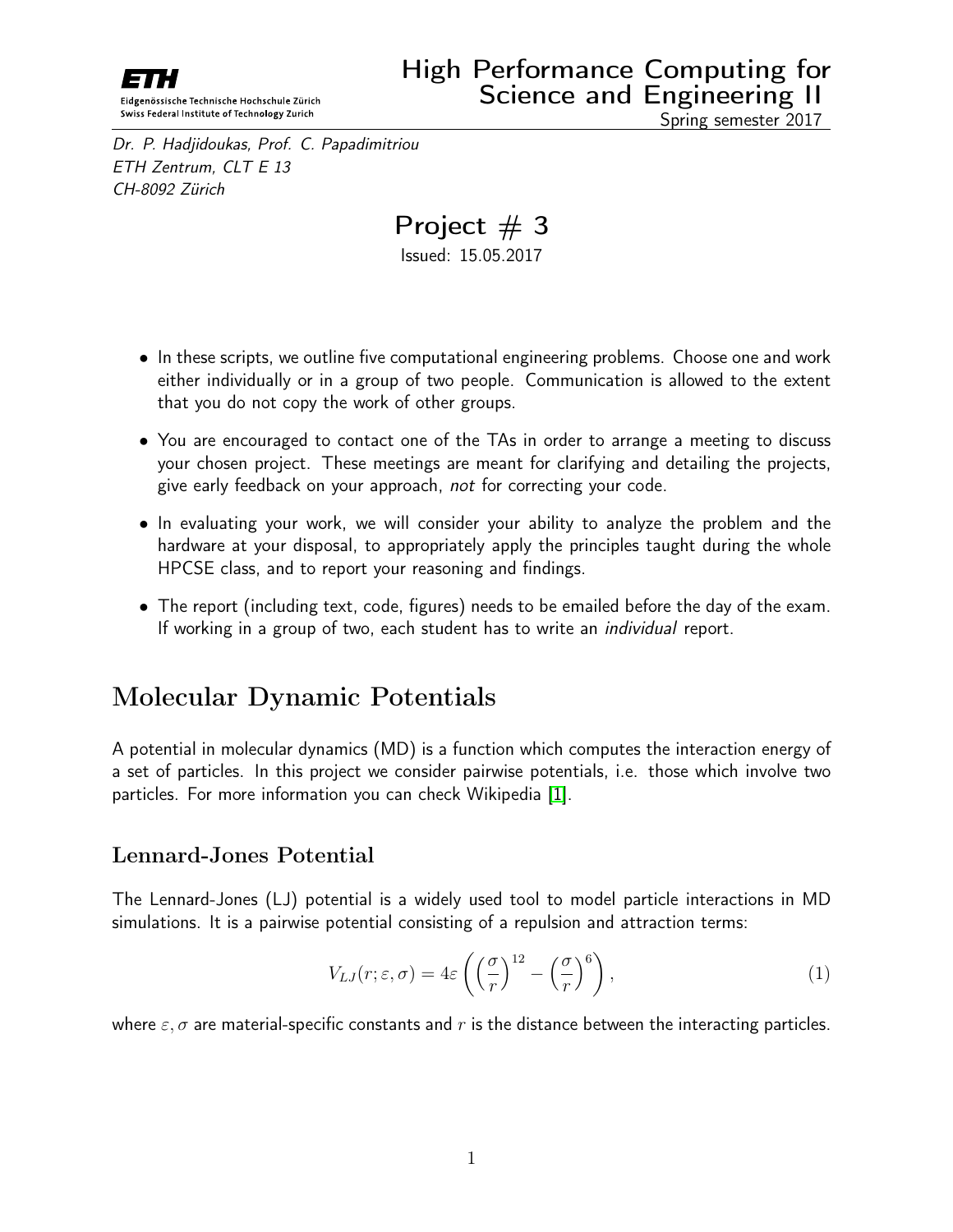#### Buckingham Potential

The Buckingham potential is another popular model for computing interactions for a pair of particles. It has the following form:

$$
V_{Bu}(r; A, B, C) = A \exp{-Br} - \frac{C}{r^6},
$$
\n(2)

where  $A, B, C$  are material-specific constants and r is the distance between the interacting particles.

## Method description

We provide a brief description of the Bayesian inference theory. In the following small bold letters represent vectors while big bold letters represent matrices. Each random variable  $\xi$  is assumed to be continuous with a probability density function (PDF) denoted as  $p(\boldsymbol{\xi})$ .

We denote by  $f(\bm{x};\bm{\vartheta})\in\mathbb{R}^M$  the output, or a quantity of interest (QoI), of a computational model with input  $\bm{x}\in\mathbb{R}^{N_x}$  and parameters  $\bm{\vartheta}=(\vartheta_1,\ldots,\vartheta_{N_\vartheta})\in\mathbb{R}^{N_\vartheta}.$  We denote as  $\bm{d}\in\mathbb{R}^{N_d}$ a vector of experimental data corresponding to the QoI  $f$  and the input parameters  $x$ . The experimental data are linked with the computational model through the likelihood function,  $p(\bm{d} | \bm{\vartheta}, \bm{x})$ . A usual model assumption for the likelihood function involves a Gaussian,

$$
p(\mathbf{d} \,|\, \boldsymbol{\vartheta}, \mathbf{x}) = \mathcal{N}(\mathbf{d} \,|\, f(\mathbf{x}; \boldsymbol{\vartheta}), \boldsymbol{\Sigma}), \tag{3}
$$

where  $\Sigma$  is a covariance matrix that may be a function of  $\vartheta$ . To simplify the notations, the conditioning on x is omitted below. Prior information on the parameters  $\vartheta$  is encoded into the probability distribution with PDF  $p(\bm{\vartheta} \,|\, \mathcal{M})$ . We assume  $\bm{\Sigma} = \sigma_n^2 \bm{I}$ , where  $\bm{I}$  is the identity matrix in  $\mathbb{R}^{N_\vartheta \times N_\vartheta}$  and  $\sigma_n \in \mathbb{R}$  is *a priori* unknown. Bayes' theorem provides a tool for the inference of the parameters  $\vartheta$  conditioned on the observations  $d$ ,

$$
p(\boldsymbol{\vartheta} \mid \boldsymbol{d}, \mathcal{M}) = \frac{p(\boldsymbol{d} \mid \boldsymbol{\vartheta}, \mathcal{M}) p(\boldsymbol{\vartheta} \mid \mathcal{M})}{p(\boldsymbol{d} \mid \mathcal{M})},
$$
\n(4)

where  $p(\bm{d}\,|\,\mathcal{M})\,=\,\int p(\bm{d}\,|\,\bm{\vartheta},\mathcal{M})\,p(\bm{\vartheta}\,|\,\mathcal{M})d\bm{\vartheta}$  is a normalization constant and  $\bm{\mathcal{M}}$  stands for "model", which is a set of the assumptions regarding the likelihood and the prior. We remark that the denominator  $p(d | \mathcal{M})$ , called model evidence, is used for model selection.

For the sampling of the distributions we will use the Transitional Markov Chain Monte Carlo (TMCMC) algorithm.

### Problem setup

Your tasks in this project are the following:

• Extend the available OpenMP implementation of the TMCMC algorithm on distributed memory architectures, by applying the hybrid  $MPI + OpenMP$  programming model. You can use an appropriately large number of samples to evaluate the performance of your implementation.